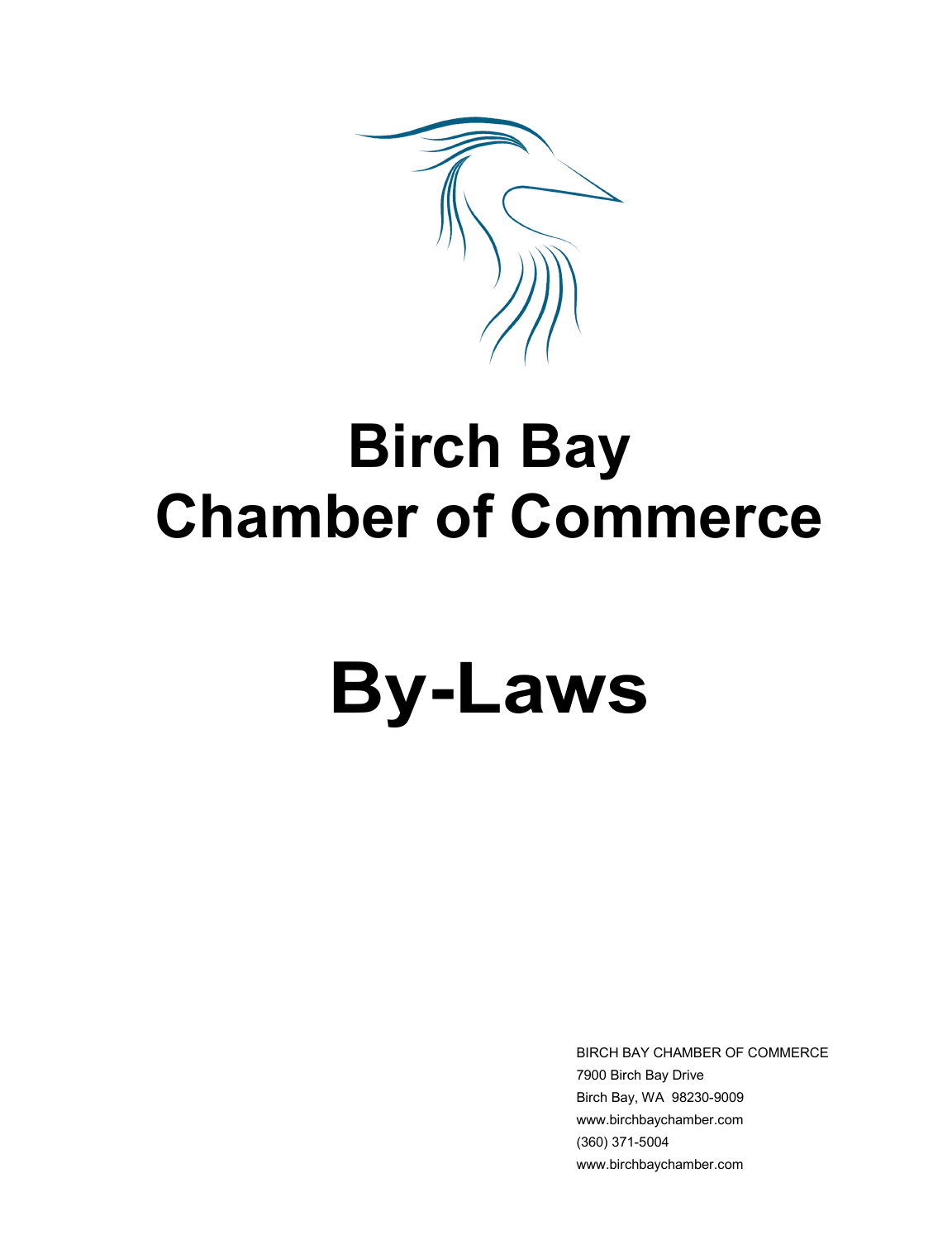#### **ARTICLE** I - **NAME**

The name of the organization shall be the Birch Bay Chamber of Commerce as incorporated with the office of Secretary of Washington, under Articles of Incorporation, filed October 16, 1972 and amended in 1986 under the Non-Profit Corporation Act, hereinafter referred to as BBCC.

#### **ARTICLE II** - **PURPOSE**

The purpose of the BBCC shall be to promote, encourage and coordinate cooperation and civil exchange between all elements of the community; and to promote, enhance and advocate for the civic, commercial, economic, recreational, and general welfare interests of the Birch Bay area.

#### **ARTICLE III - MEMBERS**

Section 1 Any reputable firm, association, partnership, proprietorship, professional or corporation is eligible for a Business Membership in the BBCC. Any reputable individual or charitable /educational non-profit organization is eligible for an Associate Membership.

Section 2 Annual dues are due and payable of the first day of January. The Treasurer shall notify members in arrears in writing with a copy to the Membership Coordinator. Those whose dues are not paid by the first day of February shall be automatically dropped from Membership in BBCC.

Section 3 Each member whose dues are current shall be a Member in Good Standing and shall be entitled to cast only one vote.

Section 4 By virtue of the fact that the BBCC is incorporated in the State of Washington, officers and members are protected from personal liability under obligations that may be incurred by the BBCC.

#### **ARTICLE IV - MEETINGS**

Section 1 The BBCC shall hold regular meetings of the membership at a date, time and place established by the Board of Directors. Publication of the Regular Meeting date, time and place in the Chamber newsletter received by the Membership and/or available ONLINE one (1) week in advance will be sufficient for proper notification.

Section 2 The Annual Meeting of the BBCC Membership shall be held in the 4<sup>th</sup> Ouarter of each year, at a date, time and place established by the Board of Directors.

Section 3 Special meetings of the Membership may be called by the President, the Board of Directors, or not less than one-tenth (1/10) of the Members in Good Standing. At least 72-hour written notice or email of the date, time, place and the subject of the meeting is required.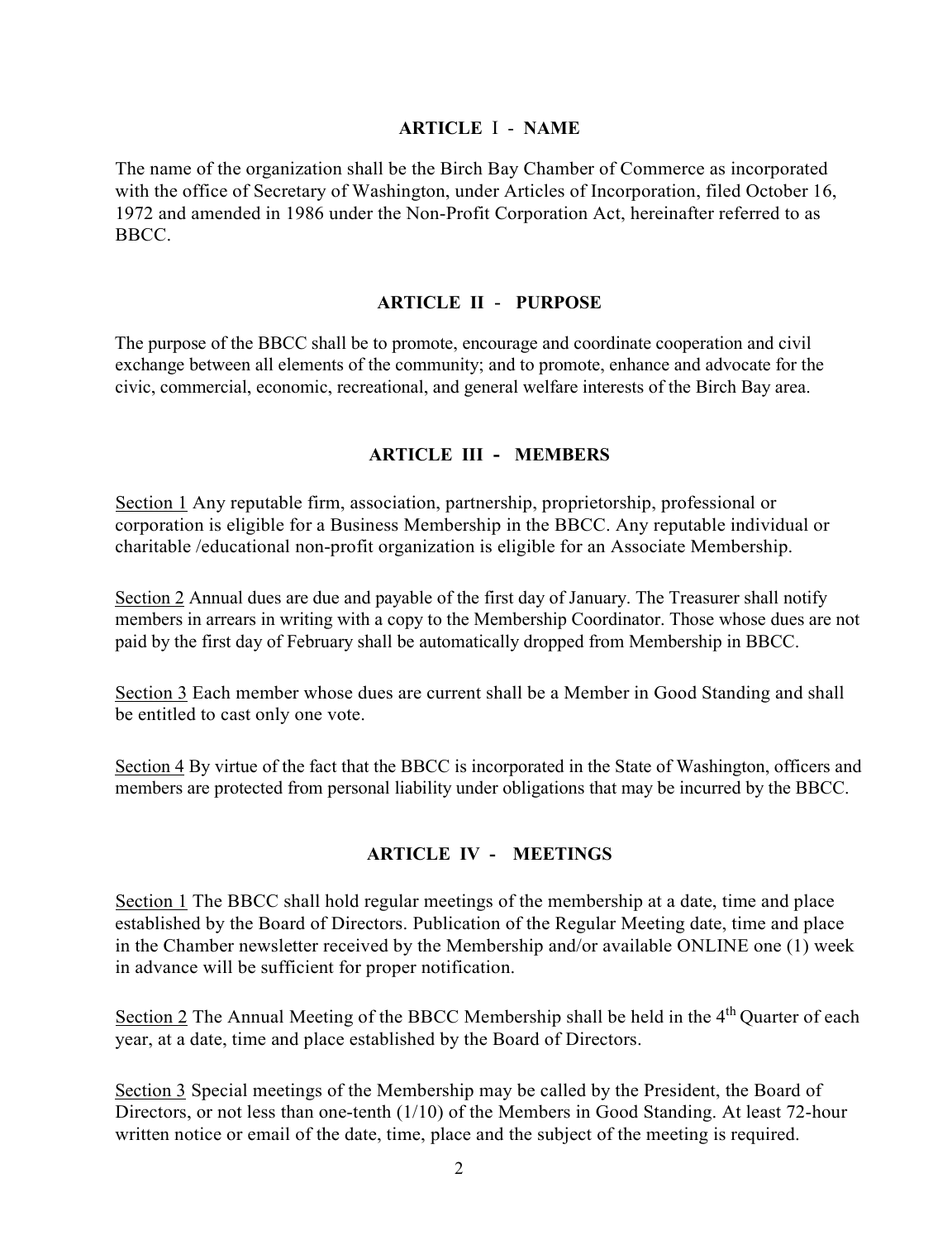Section 4 Twenty-five percent (25%) of the total Membership or twice (2x) the number of Directors, whichever is less, shall constitute a quorum at a meeting of the Membership. The majority of those present and voting shall rule. If a quorum is not present, the meeting may be adjourned or rescheduled at the discretion of the majority of those present, and reports, guest speakers and discussion may proceed.

#### **ARTICLE V** - **BOARD OF DIRECTORS**

Section 1 The general supervision of the affairs of the BBCC, government of the BBCC, the direction of its work and the control of its property shall be vested in the Board of Directors. Directors shall not receive compensation for their services as Directors.

Section 2 The Board of Directors shall consist of at least nine (9) members of the BBCC in good standing. Their term of office shall be two (2) years with four (4) Directors elected one year and five (5) Directors elected the next year. When there are three (3) or more candidates a plurality shall elect. Directors may succeed themselves. At least four (4) Directors shall be Business Members and at least three (3) may be Associate Members.

Section 3 Board Members shall be elected at the Annual Meeting of the BBCC and shall take office at the first BBCC Board of Directors meeting following their election.

Section 4 The Board of Directors shall meet monthly at a date, time and place established by the Board. Members of the BBCC, or the public, are welcome to attend Board Meetings and to address the Board with a three minute comment at the beginning of each meeting, for a total of 20 minutes. Special meetings of the Board may be called by the President, the Secretary, or at least two (2) of the Board Members, provided that at least 72-hour notice of the date, time, place and subject of the meeting is given in writing, or email to all members.

Section 5 A majority of the total Board Members shall constitute a quorum and a majority vote of those present and voting shall rule. The Board may also act by written consent/email or approval of the action set forth in writing by six (6) Directors.

Section 6 The Treasurer, with input from the Board, shall prepare an Annual Budget at the beginning of each Calendar Year, which shall be presented to and approved by, the Board of Directors.

All disbursements shall be made by check or debit card. Non-budgeted expenditures over \$1,000 must be approved by the Board Officers or the Board of Directors. All non-budgeted items over \$500 shall be paid by check and have two signatures on said check.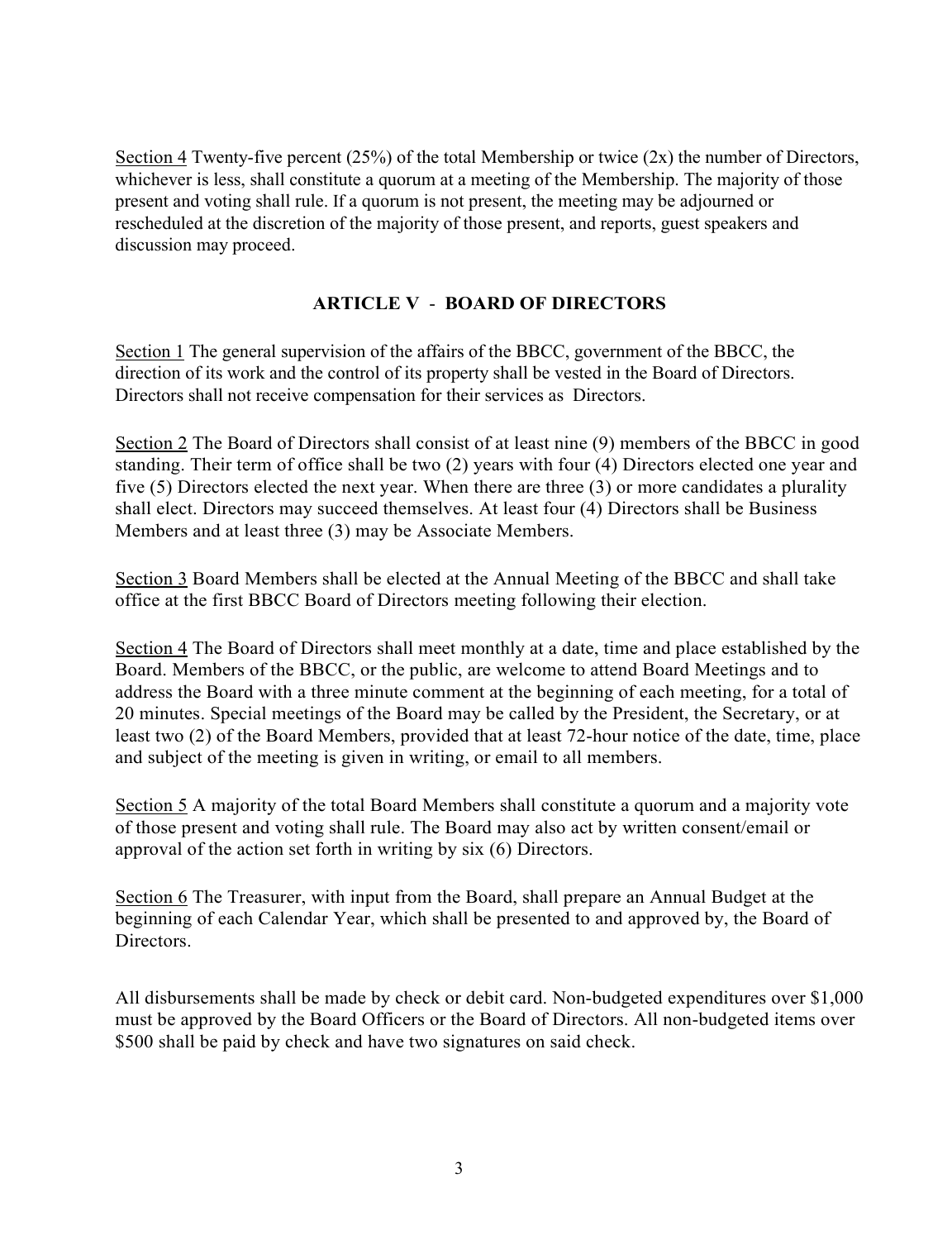Section 7 Indebtedness: No bureau of the Chamber, or any member thereof, shall contract any debt in its behalf, which shall in any manner, or to any extent, render the Chamber liable for the payment of any sum – unless the same shall have been approved by the Board of Directors of the Chamber.

Section 8 A vacancy in the Board of Directors shall be filed by the Board. A Director appointed to fill a vacancy shall serve out the term of his/her predecessor until the next general election, at which time that board member and any other nominee shall run to fulfill the remaining term of the original board member.

Section 9 BBCC board members have three fundamental areas of legal and fiduciary responsibility, often referred to as the duty of care, loyalty, and obedience.

#### **Duty of Care**

The duty of care requires that a BBCC board member participate actively in governance and oversight of an organization's activities. This includes attending board and committee meetings, reviewing and understanding the organization's financial documents, helping to frame strategic plans, identifying and managing risks as well as opportunities, and taking prudent steps to advance the organization's mission and goals.

#### **Duty of Loyalty**

The duty of loyalty requires that a BBCC board member act in the best interest of the organization at all times. This includes identifying and disclosing potential conflicts of interest before joining the board, and when they arise. When a potential conflict exists, board members must follow conflict of interest management steps as mandated by law and recommended in good governance guidelines.

#### **Duty of Obedience**

The duty of obedience requires that a BBCC board member work to ensure that the organization complies with applicable laws and regulations, acts in accordance with its own policies, and carries out its mission appropriately. Board members should ensure that the organization carries out its purpose and does not engage in unauthorized activities.

Section 10 Any Director who is absent from three (3) consecutive Board meetings without excuse satisfactory to the Board, shall be deemed to have surrendered the office of Director.

Section 11 A Director may be removed from office, for cause, by the vote of at least three-fourths (3/4) of the members present at a regular or special meeting, provided notice of such a proposed action has been given in the regular or special meeting notice, and provided that the Director has been informed in writing of the charges preferred against him/her at least ten (10) days prior to such meeting. Any vacancy so created shall be filled by a majority vote of the members present, and the vote may be taken at the same time.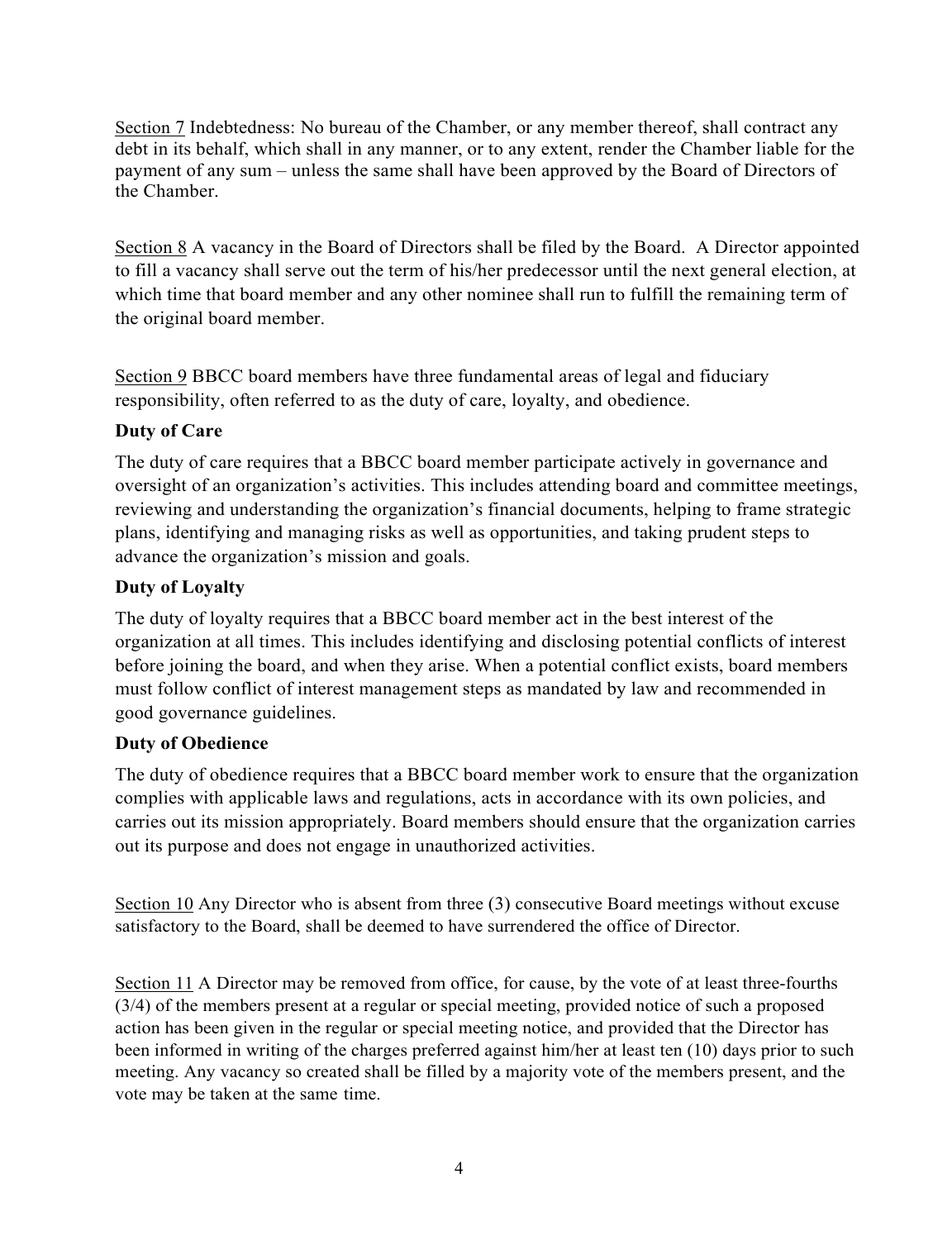Section 12 A conflict of interest form must be signed by each board member at the beginning of their term of office.

#### **ARTICLE VI** - **OFFICERS**

Section 1 The Officers of the BBCC shall be President, Vice-President, Secretary, and Treasurer.

Section 2 The Officers shall be elected from the Board of Directors by the Board of Directors at the first meeting of the Board following the Annual Meeting. The term of office shall be one (1) year or until their successor has been elected. Officers may succeed themselves so long as they remain duly elected members of the Board of Directors.

Section 3 A vacancy in an Officer position may be filled by the Board of Directors for the unexpired portion of the term.

Section 4 Any Officer elected or appointed by the Board may be removed by three-fourths (3/4) of the vote of the remaining Directors.

Section 5 **The President** shall be the Chief Executive Officer of the BBCC and shall, in general, supervise and control all the business and affairs of the BBCC. The President shall preside at all meetings of the Membership and the Board of Directors. The President may sign, with attestation from the Secretary, any deeds, mortgages, bonds, contracts, or other instruments which the Board of Directors authorizes to be executed. In general, the President shall perform all duties incident to the office and such other duties as may be prescribed by the Board from time to time. The President, upon completion of his/her office, if not an elected member of the Board of Directors, may, at the Board's request, serve a one (1) year term on the Board of Directors with voting privilege as immediate Past President for the sake of continuity.

Section 6 **The Vice-President** shall serve in the absence of the President, or in the event of the inability or refusal of the President to act. The Vice-President shall perform such other duties as from time to time may be assigned by the President or the Board of Directors.

Section 7 **The Treasurer** shall keep all financial records of income and expenditures and present the treasurer's report at each board meeting.

Section 8 **The Secretary** shall keep the minutes of all regular and special membership and Board of Director meetings and keep a permanent record of the same. The Secretary shall be custodian of all official records, documents, committee reports, including the By-Laws, Articles of Incorporation and membership roll of the BBCC. All current documents and records shall be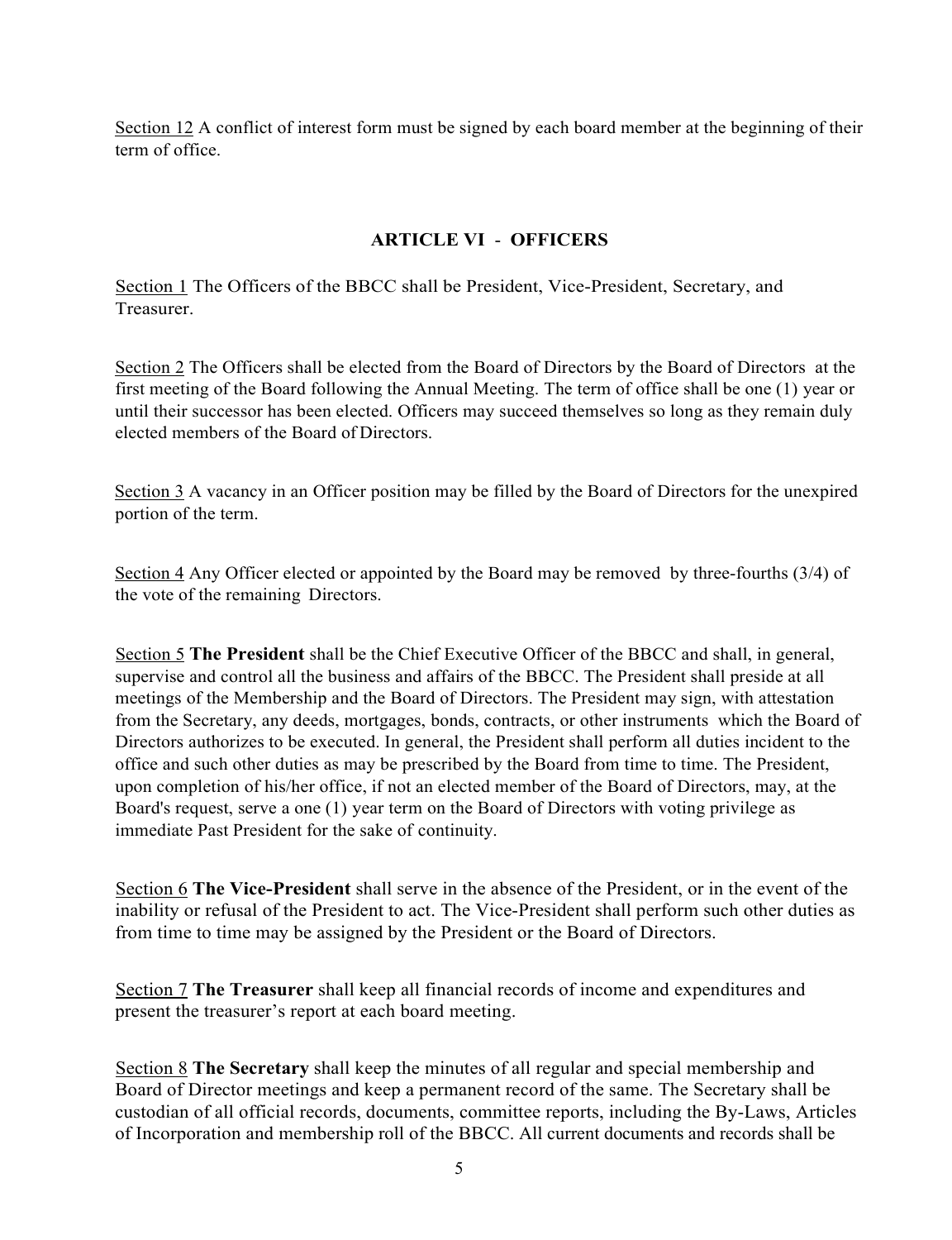available for view at the BBCC office. The Secretary shall see that all notices are given in accordance with the by-laws; attest to the authorization of all documents executed in the name of the BBCC; and, in general, perform all duties incident to the office of Secretary, and such duties as from time to time may be assigned by the President or Board of Directors.

#### **ARTICLE VII - FISCAL YEAR, GIFTS AND CONTRACTS**

Section 1 The Fiscal Year of the BBCC shall begin the first day of January and end of the last day of December in each year.

Section 2 The Board of Directors may accept, on behalf of the BBCC, any contribution, gift, bequest or grant for the general purpose or for any specific purpose of the BBCC.

Section 3 The Board of Directors may authorize any officer to enter into any contract or execute and deliver any instrument in the name of and on the behalf of the BBCC. Such authority may be general or specific.

#### **ARTICLE VIII - COMMITTEES**

Section 1 The Board of Directors shall authorize and define the powers and duties of all committees.

Section 2 The President shall appoint all committees, subject to confirmation by the Board of Directors.

#### **ARTICLE IX - PARLIMENTARY AUTHORITY**

The rules contained in the 1997 edition of Robert's Rules in Plain English by Doris P. Zimmerman shall govern the BBCC in all cases to which they are applicable and in which they are inconsistent with the Articles of Incorporation, these By-Laws and any special rules of order the BBCC may adopt.

#### **ARTICLE X** - **AMENDMENT OF BY-LAWS**

These By-Laws may be amended or revised by a majority vote of the members that are present at a regular or special meeting of the BBCC. The proposed change(s) shall be published in the Chamber newsletter and mailed or emailed to each member and/or available online not less than ten (10) days prior to such meeting.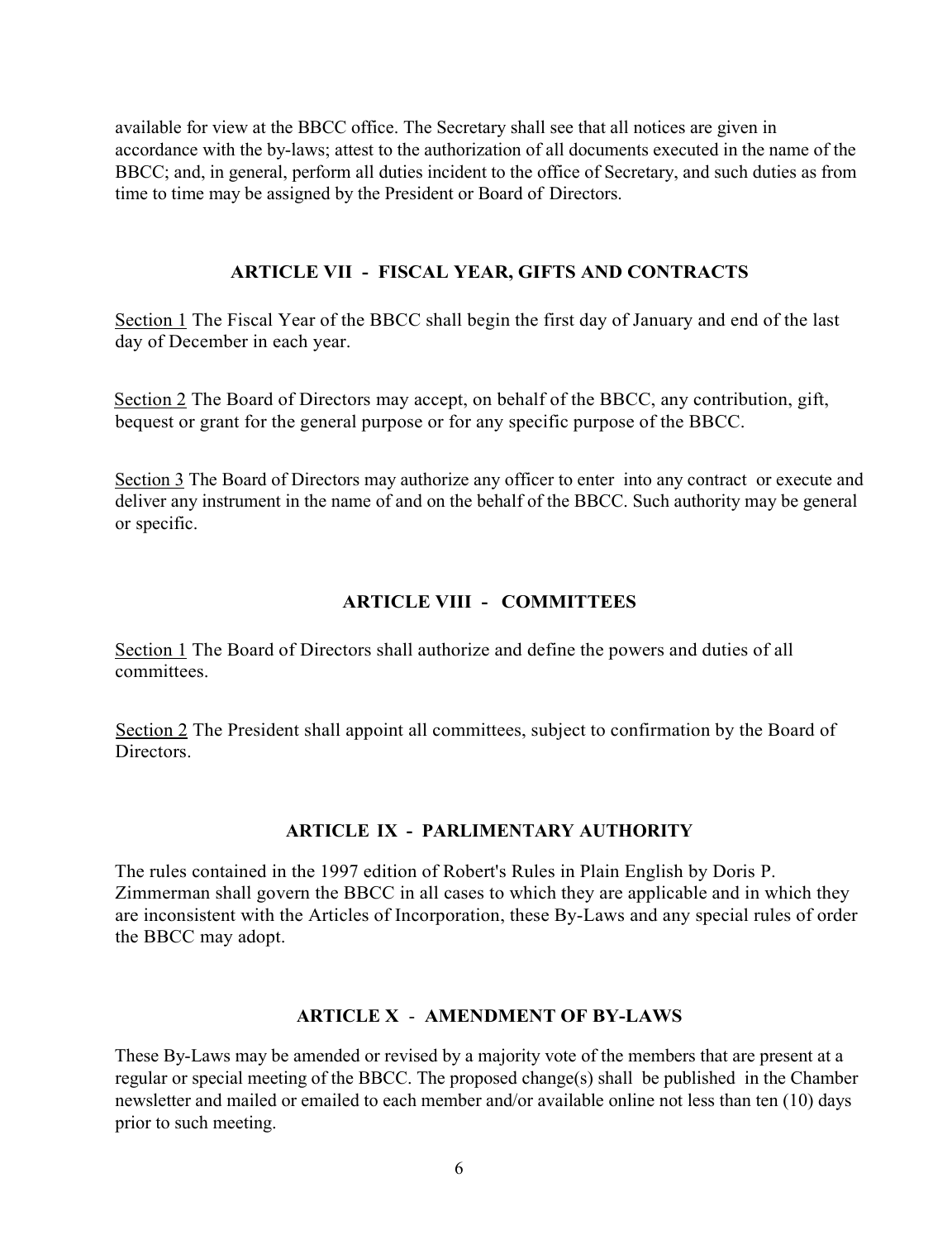#### **ARTICLE XI** - **DISSOLUTION**

Should it be determined that the BBCC is to be dissolved, an attorney may be consulted to draw up the necessary papers and to advise the BBCC Board of Directors as to the procedure applicable to the dissolution of a corporation in the State of Washington and according to the Articles of Incorporation. The BBCC Board of Directors or its appointee shall perform all of the necessary procedures to effect the dissolution of the BBCC.

Amended/Revised: Annual Meeting, September 22, 1999 February 2002 May 2002 July 2002 October 2002 September 2003 Membership Meeting, September 19 , 2014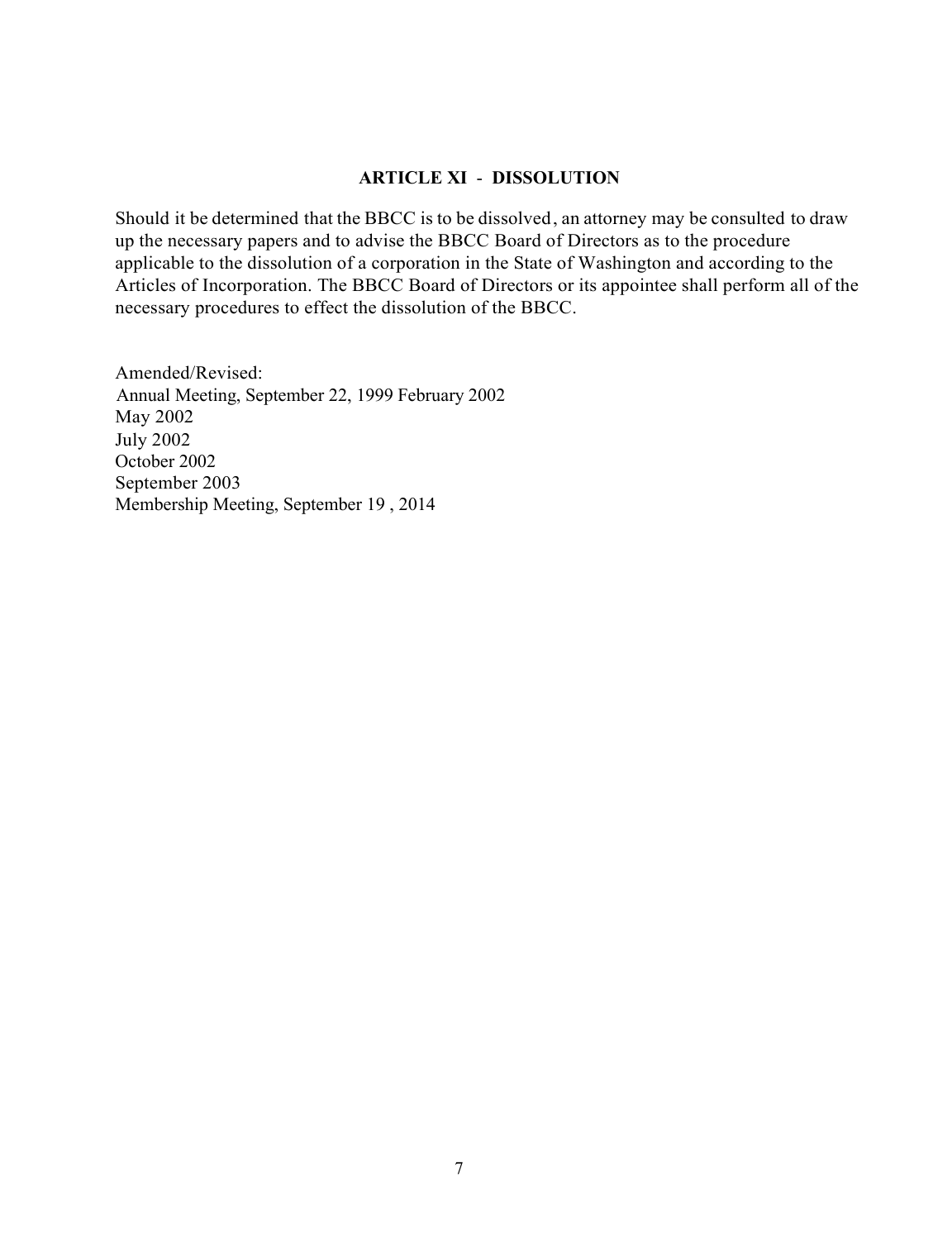## **Robert's Rules of Order - Summary Version**

#### **For Fair and Orderly Meetings & Conventions**

Provides common rules and procedures for deliberation and debate in order to place the whole membership on the same footing and speaking the same language. The conduct of ALL business is controlled by the general will of the whole membership - the right of the deliberate majority to decide. Complementary is the right of at least a strong minority to require the majority to be deliberate - to act according to its considered judgment AFTER a full and fair "working through" of the issues involved. Robert's Rules provides for constructive and democratic meetings, to help, not hinder, the business of the assembly. Under no circumstances should "undue strictness" be allowed to intimidate members or limit full participation.

The fundamental right of deliberative assemblies require all questions to be thoroughly discussed before taking action!

The assembly rules - they have the final say on everything! Silence means consent!

## **Guidelines**

- Obtain the floor (the right to speak) by being the first to stand when the person speaking has finished; state Mr./Madam Chairman. Raising your hand means nothing, and standing while another has the floor is out of order! Must be recognized by the Chair before speaking!
- Debate cannot begin until the Chair has stated the motion or resolution and asked "are you ready for the question?" If no one rises, the chair calls for the vote!
- Before the motion is stated by the Chair (the question) members may suggest modification of the motion; the mover can modify as he pleases, or even withdraw the motion without consent of the seconder; if mover modifies, the seconder can withdraw the second.
- The "immediately pending question" is the last question stated by the Chair! Motion/Resolution - Amendment - Motion to Postpone
- The member moving the "immediately pending question" is entitled to preference to the floor!
- No member can speak twice to the same issue until everyone else wishing to speak has spoken to it once!
- All remarks must be directed to the Chair. Remarks must be courteous in language and deportment - avoid all personalities, never allude to others by name or tomotives!
- The agenda and all committee reports are merely recommendations! When presented to the assembly and the question is stated, debate begins and changes occur!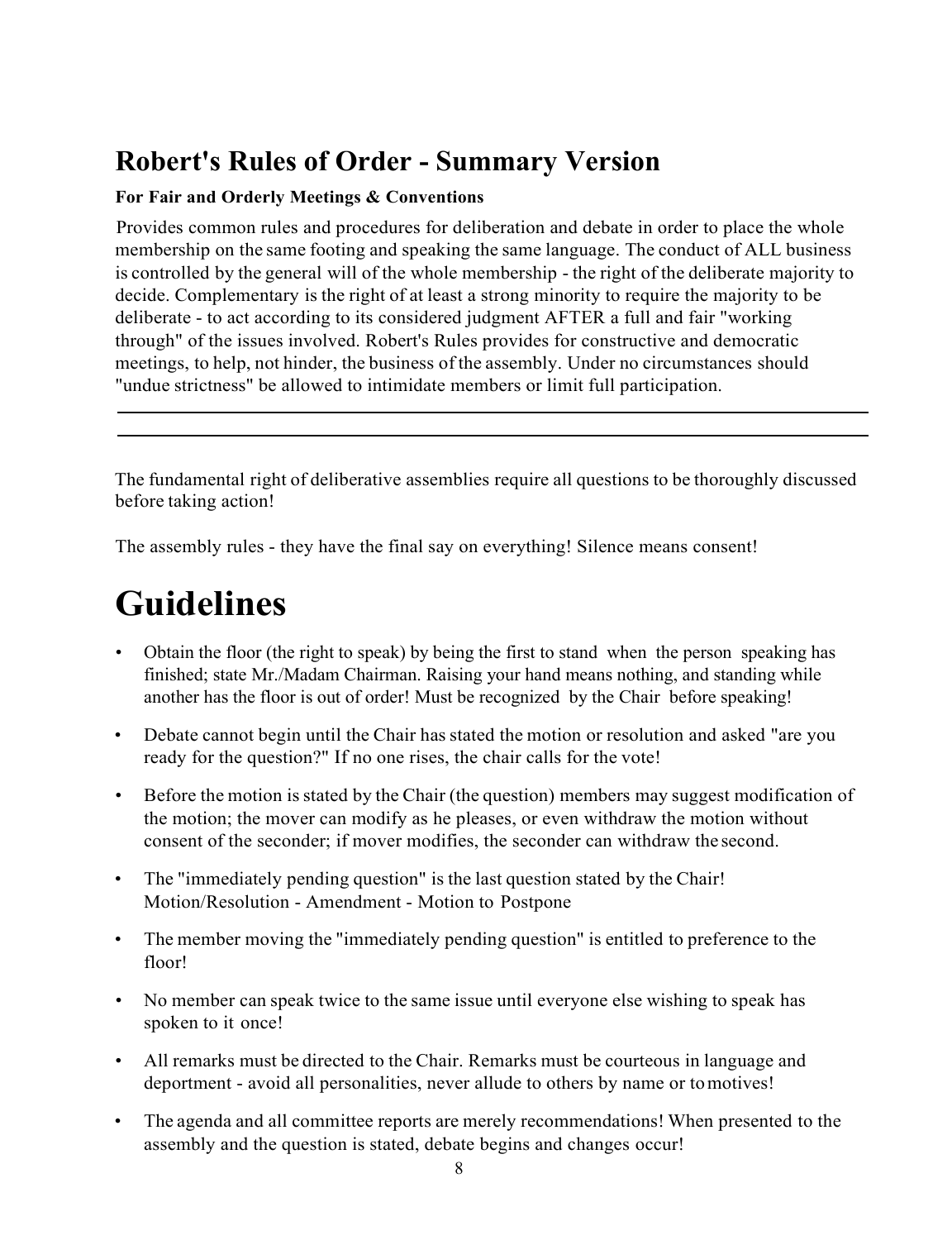### **The Rules**

- **Point of Privilege:** Pertains to noise, personal comfort, etc. may interrupt only if necessary!
- **Parliamentary Inquiry:** Inquire as to the correct motion to accomplish a desired result, or raise a point of order
- **Point of Information:** Generally applies to information desired from the speaker: "I should like to ask the (speaker) a question."
- **Orders of the Day** (Agenda): A call to adhere to the agenda (a deviation from the agenda requires Suspending the Rules)
- **Point of Order:** Infraction of the rules, or improper decorum in speaking. Must be raised immediately after the error is made
- Main Motion: Brings new business (the next item on the agenda) before the assembly
- **Divide the Question:** Divides a motion into two or more separate motions (must be able to stand on their own)
- **Consider by Paragraph:** Adoption of paper is held until all paragraphs are debated and amended and entire paper is satisfactory; after all paragraphs are considered, the entire paper is then open to amendment, and paragraphs may be further amended. Any Preamble cannot be considered until debate on the body of the paper hasceased.
- **Amend:** Inserting orstriking out words or paragraphs, orsubstituting whole paragraphs or resolutions
- **Withdraw/Modify Motion:** Applies only after question is stated; mover can accept an amendment without obtaining the floor
- **Commit /Refer/Recommit to Committee:** State the committee to receive the question or resolution; if no committee exists include size of committee desired and method of selecting the members (election or appointment).
- **Extend Debate:** Applies only to the immediately pending question; extends until a certain time or for a certain period of time
- **Limit Debate:** Closing debate at a certain time, or limiting to a certain period oftime
- **Postpone to a Certain Time:** State the time the motion or agenda item will be resumed
- **Object to Consideration:** Objection must be stated before discussion or another motion is stated
- **Lay on the Table:** Temporarily suspends further consideration/action on pending question; may be made after motion to close debate has carried or ispending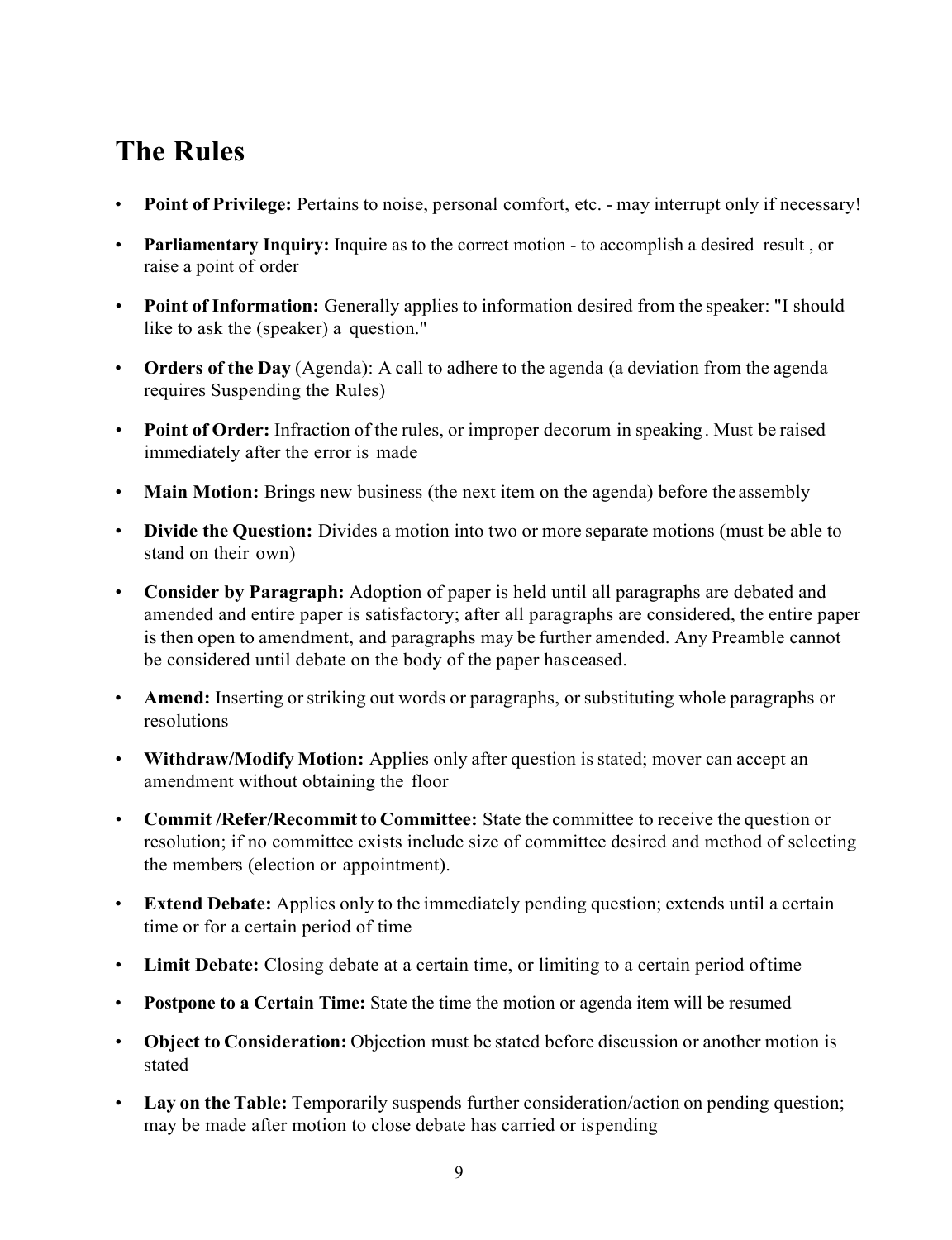- **Take from the Table:** Resumes consideration of item previously "laid on the table" state the motion to take from the table
- **Reconsider:** Can be made only by one on the prevailing side who has changed position or view
- **Postpone Indefinitely:** Kills the question/resolution for this session exception: the motion to reconsider can be made this session
- **Previous Question:** Closes debate ifsuccessful may be moved to **"Close Debate"** if preferred
- **Informal Consideration:** Move that the assembly go into **"Committee of the Whole"** informal debate as if in committee; this committee may limit number or length of speeches or close debate by other means by a 2/3 vote. All votes, however, are fom1al.
- **Appeal Decision of the Chair:** Appeal for the assembly to decide must be made before other business is resumed; NOT debatable if relates to decorum, violation of rules or order of business
- **Suspend the Rules:** Allows a violation of the assembly's own rules (except Constitution); the object of the suspension must be specified

© 1997 Beverly Kennedy